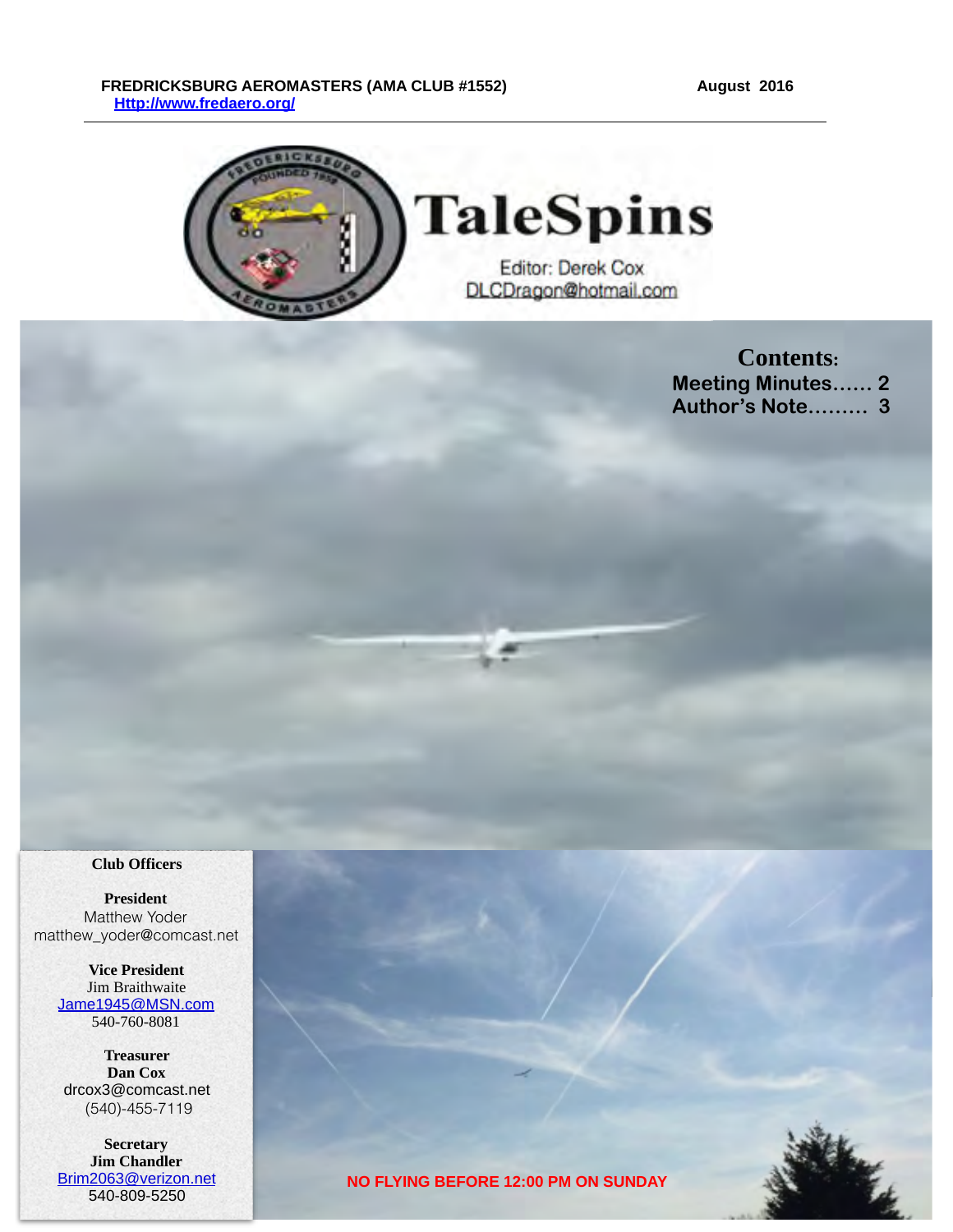# **Fredericksburg Aeromasters Meeting Minutes**

#### **August 10, 2016**

#### *Meeting called to order*

Meeting called to order by Matt Yoder at 7:32pm. 9 Members were present for the meeting

#### *Secretary Report - No report*

#### *Treasure Report - provided by Derek Cox*

- Checking 1127.65
- Savings 563.24
- Total 1690.98
- Paid Members 33
- Motion by Hank Mausolf to accept the Treasure Report, seconded by Jim Braithwaite, and approved by members present.

#### *Committee Reports*

- **Safety**: Jim Braithwaite The weather is extremely hot. Remember to stay hydrated. There is an emergency stash of water in the old part of the shed to the left hand side.
- **Newsletter**: Derek Cox Newsletter will be released earlier to allow for results of the the club meeting to reach the club members more rapidly. Also the newsletter will be sent from a new e-mail address. Please send Derek Cox ([dlcdragon@hotmail.com](mailto:dlcdragon@hotmail.com)) an e-mail if there are errors in the distribution list.
- **Training** No report
- **Field** No report
- **Web Site**: Brian Mausolf Nothing to report

## *Old Business:*

- **1. AMA Day** Planned for Saturday, August 13th at the Windwalker's field. Events were scheduled to begin at 10am. Matt Yoder to provide food and condiments
- **2. FARM Club Float Fly-** Scheduled for October 1st at the FARM club.
- **3. Mall Day Show** The Aeormasters will be setting up a static display in early November at the Spottsylvania Town Center. This event is scheduled for November 12th from 2-6pm.
- 4. **Shannon Airport** FAA Examiner, Jim Braithwaite, and Shannon Airport officials are scheduled to determine if the flight demonstration is feasible for a demo on October 29th. There are several rules and requirements for being qualified to participate in the demonstration:
	- Pilot or spotter must have flown in front of a large crowd.
		- There should be enough spotters meeting this requirement